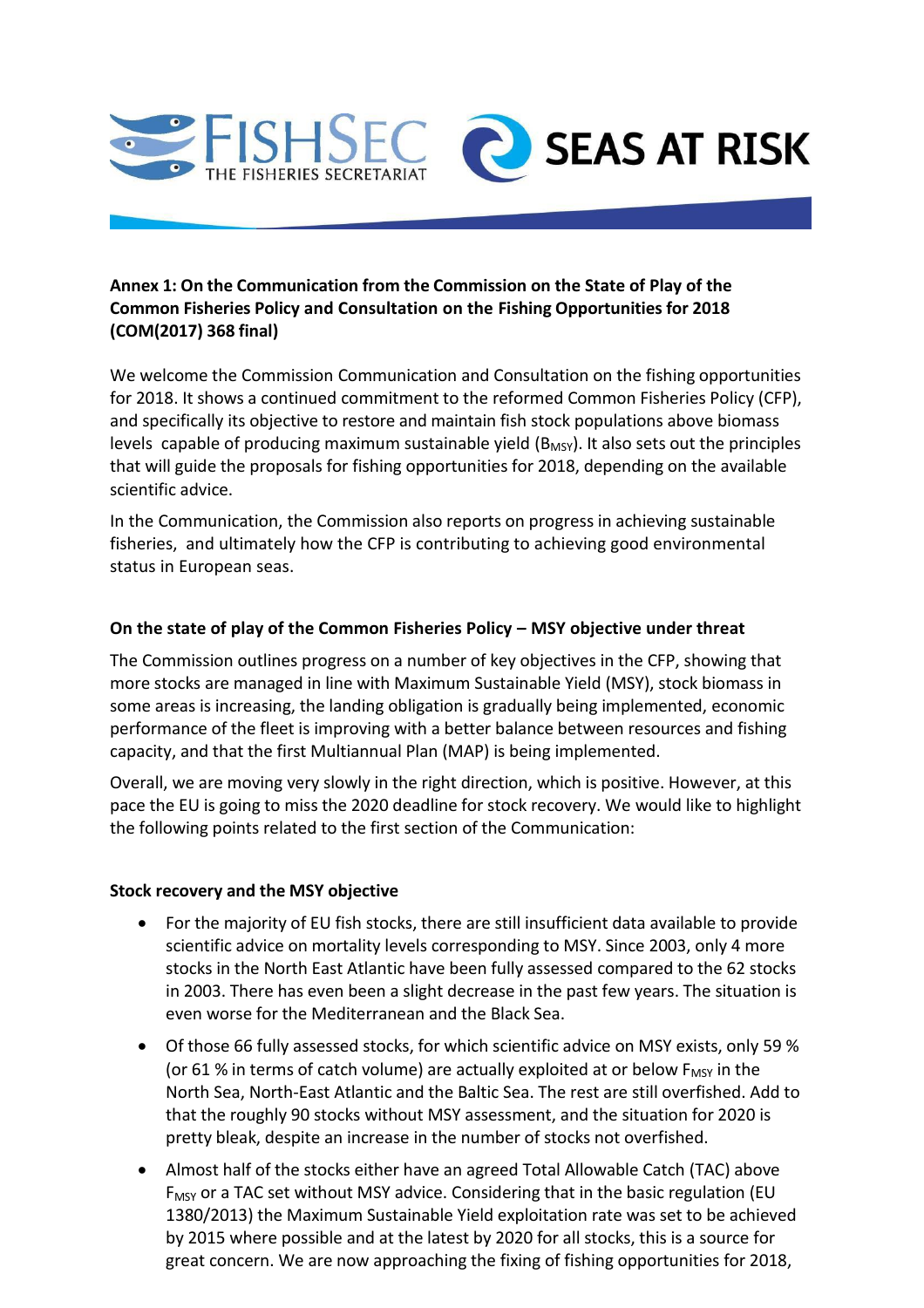with only two more years ahead to meet this key objective.

 Trends for the Mediterranean and the Black Sea are much worse. According to the Scientific, Technical and Economic Committee for Fisheries (STECF), overfishing in the Mediterranean is very high and shows no sign of falling. Overall average spawning stock biomass has also been falling since 2003. Given the apparent opposition to fishing mortality targets proposed by the Commission in the first Mediterranean MAP following a first exchange of views in Council and in Parliament, it remains to be seen how the dire situation in this sea basin shall ever improve. Adding to the confusion is the unclear wording in the 'Medfish4Ever' Ministerial declaration that states under point 36:

*"To the extent possible no later than 2020, manage 100 % of the key fisheries with a multi-annual management plan in order to restore and maintain the populations of fish stocks above fishing mortality levels [our highlight] capable of producing maximum sustainable yield."*

If the declaration was aiming to be in line with the CFP objectives, this should have been "…to restore and maintain the populations of fish stocks **above levels** capable of producing maximum sustainable yield."

- On the positive side, the average spawning stock biomass for the North-East Atlantic has been increasing during the same time period, but it is worth noting that this increase is mainly for short lived pelagics that are fished at large volume/low price.
- Positive examples from across EU waters highlight that once the MSY objective has been achieved, stocks can provide the fishing industry with a more stable and increasing supply and lead to greater profitability for the fleet.

### **Multi Annual Plans**

- Regarding progress in terms of implementing principles and objectives for multi annual plans (Arts 9 & 10 in EU 1380/2013), MAPs are an important part of the reformed CFP, which should provide stability as well as more sustainable fisheries. However, the adoption of a plan does not ensure qualitative progress in achieving more sustainable fisheries. This is dependent on both the provisions in the plan and whether they actually contribute to the CFP objectives, and its subsequent implementation. Despite being covered by a MAP, there is still no publicly available calculation for the 2017 TAC of Western Baltic cod, for example.
- The contents of the agreed Baltic MAP have raised significant concerns regarding the implementation of the MSY objective. Overfishing, TACs set above F<sub>MSY</sub>, is permitted if the stock biomass is above Btrigger – the biomass level which triggers advice on a reduced fishing mortality relative to F<sub>MSY</sub>.
- In addition, the Baltic MAP does not specify what measures managers need to take when a stock is below Btrigger or even below Blim. Experience from the Baltic shows that these need to be more specific, and this should be addressed both in the North Sea MAP and in the coming revision of the Baltic MAP.
- We are also concerned that in the MAP(s), Blim the stock biomass level below which there may be reduced recruitment – has been used as the lower band conservation reference point and that when stocks are between Blim and Btrigger it is possible to set TACs at F<sub>MSY</sub> rather than *below*, while the latter would ensure stock growth. When stocks are below Btrigger, using F<sub>lower</sub> in, for example, the Baltic MAP MSY-ranges must be considered a minimum management measure to ensure rapid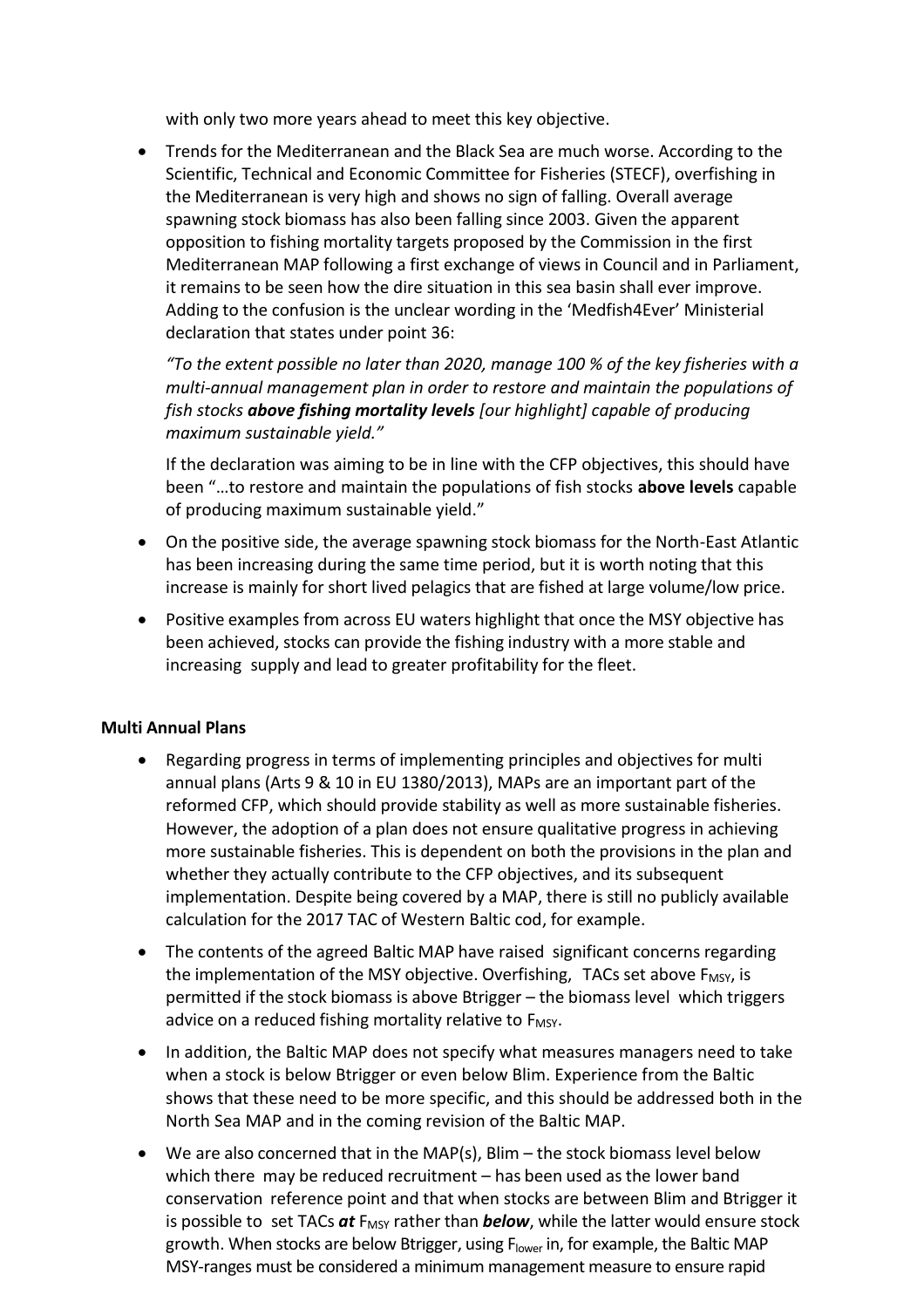recovery of the stock.

#### **Landing obligation**

- Given the CFP objective to have catches of all species subject to TACs, as well as minimum sizes in the Mediterranean, under the Landing Obligation by 2019, only two years remain to include those in joint recommendations for delegated acts on discard plans. The progress on this key CFP objective is not sufficient, with only 25– 45 % of volume of demersal species covered so far. Member States have also repeatedly delayed including certain species in joint recommendations, leaving a lot of issues to be resolved in the coming years.
- A further concern is the deteriorating data situation at a time when scientists and decision makers actually need more and better data in order to assess the impact of the Landing Obligation. Member States urgently need to step up their efforts on both discard rates and comparative data for quantitative analysis.
- Measures to implement the landing obligation and eliminate discards must include a move toward more selective gears. The last haul controls done under joint deployment schemes by the European Fisheries Control Agency (EFCA) have proven that passive gears have a much higher selectivity than active gears. This must be recognised by Member States when they allocate the quotas nationally as one way of implementing the landing obligation as well as Art 17 of the CFP.
- The selectivity of active gear, and especially demersal trawls, must be developed further to fulfil the intent of the landing obligation. In order to avoid duplication and facilitate the identification of best practices, Member States must coordinate their projects to develop more selective fishing gears better. They should also further facilitate the distribution of funding resources available under the EMFF for the gradual elimination of bycatches and discards.
- Exemptions from the landing obligation based on 'high survival rates' cannot be accepted without solid evidence from the actual stock that is considered. For example, Baltic Sea plaice cannot be exempted by referring to studies done in the North Sea, given the differences in the environmental conditions.

### **Bycatch of sensitive species**

 Progress in achieving sustainable fisheries should include consideration of bycatch levels of sensitive species. According to the latest assessments by ICES (Special Request Advice on cetacean bycatch) and other peer-reviewed sources, a number of fisheries are resulting in levels of bycatch that are or may be having a population level impact on cetaceans. Evidence of population level impacts exists in the *North Sea*, for harbour porpoises as a result of bycatch in static nets in the Kattegat, North Sea and Skagerrak, inner Danish waters and Norwegian coastal waters; humpback whales in static creel gear in Scottish waters; common dolphins in trawls and harbour porpoises in static nets in the *North Western Waters*; harbour porpoises in static gear in the Iberian Peninsula, common dolphins in Portuguese water and bottlenose dolphins in Andalusia in *South Western Waters*; critically endangered and distinct population of harbour porpoises in static nets and historically also in driftnets in the *Baltic Sea*; common and striped dolphins in static nets and the historic driftnet fleet; demographically isolated population of sperm whales in static and (illegal) drift nets in the *Mediterranean Sea*;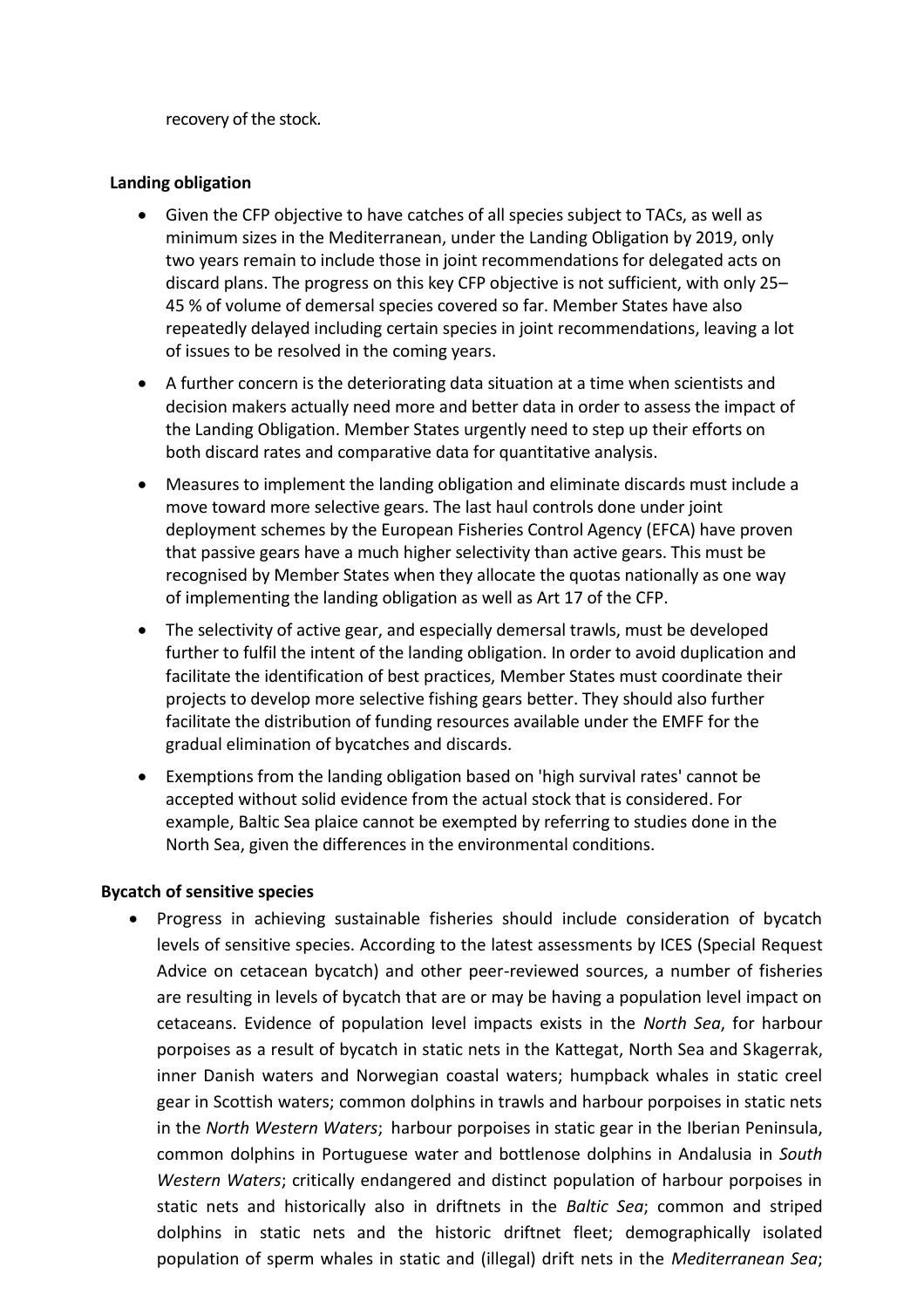and, endangered harbour porpoises (a sub-species), bottlenose and common dolphins in static nets in the *Black Sea.*

 Where data are not sufficiently robust to be certain, precaution is required in setting TAC levels and better monitoring needs to be put in place. Measures to reduce bycatch should be required in all of the above fisheries.

### **On the general principles for fixing fishing opportunities for 2018**

In the Communication, the Commission is clearly recommitting itself to following the CFP objectives and the best available scientific advice when making its proposals for fishing opportunities for 2018. This is very important, and we fully support this approach.

As in the past, the Commission sets out a number of principles for fixing the fishing opportunities, essentially based on the amount of scientific data that is available and the current management regime.

We would like to comment on the following aspects:

- The Commission is committed to the CFP objectives and to increasing the number of stocks fished below  $F_{MSY}$ , but it is clear that this will also require a commitment by the Council, which has been ignoring the scientific advice and previous proposals for almost half of the stocks for which it is available. We cannot reiterate enough how important this commitment is and that we hope that the Commission will consistently follow this principle when it can. In the past, stocks have been fished below  $F_{MSV}$  for a number of years, but then overfishing has been allowed to commence again. This goes against Article 2.2 (EU 1380/2013), which requires an incremental trajectory until all stocks have achieved the MSY objective at the latest in 2020.
- Under point 3.2, the Commission also states that it intends to adopt proposals for TACs in line with  $F_{MSY}$  for stocks under the management of MAPs, or  $F_{MSY}$  ranges if this has been agreed as in the Baltic MAP. This is another important commitment, but we still question the validity of  $F_{MSY}$  ranges in relation to the MSY objective, as it does not ensure a swift recovery of stocks, which would lead to the best socio-economic outcome. In addition, the Commission should have clearly stated that the CFP requires bringing stock biomass to levels "**above**" those that can produce MSY, and that it "**will**" rather than "intends" to adopt proposals in line with  $F_{MSY}$  for 2018.
- We welcome the ongoing efforts of the Commission and ICES to improve the information on stocks without biological advice and "develop tools to fill existing gaps", as long as these efforts are in line with the objectives of the CFP.
- Regarding TAC adjustments and the landing obligation, we do not support the Commission intention to extrapolate discard data to calculate TAC adjustments. Without data to support them, no such adjustments should be made in discard plans.